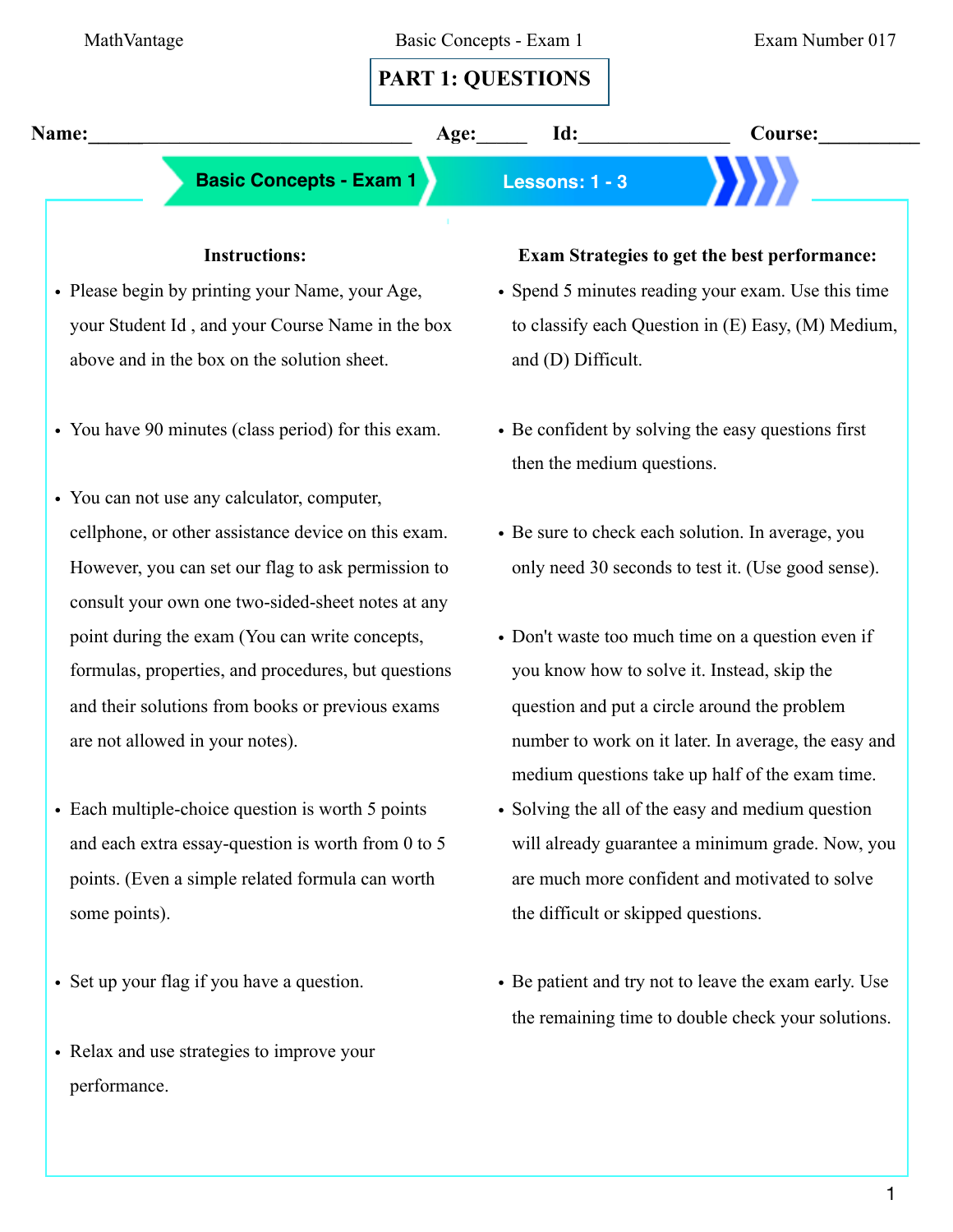## 1. Given:

I - Factoring is used to solve complex polynomial equalities and inequalities by producing a product of lower degree polynomials, which are easier to work with.

II - Factoring is used for adding or subtracting expressions.

III - Factoring is used to solve complex problems by producing a product of steps, which are easier to work with.

- a) Only I is correct.
- b) Only II is incorrect.
- c) Only III is correct..
- d) Only I and II are correct.
- e) All answers above.

#### Solution: a

- I. True (factoring application)
- II. False (factoring is used to simplify expressions)
- III. False (factoring is used to solve complex problems by producing a product of lower degree polynomials, which are easy to work with)

#### Thus, only I is correct.

2. Factor 
$$
2x^3 + 2y^3
$$

a) 
$$
2(x + y)(x^2 + xy + y^2)
$$

b) 
$$
2(x - y)(x^2 - xy + y^3)
$$

- c)  $(x + y)(x^2 xy + y^3)$
- d)  $(x + y)(x^2 2xy + y^3)$
- e) None of above.

#### Solution: e

$$
x^3 + 3x^2y + 3xy^2 + y^3 = (x + y)^3
$$
  
\n
$$
x^3 + y^3 = (x + y)^3 - 3x^2y - 3xy^2
$$
  
\n
$$
x^3 + y^3 = (x + y)^3 - 3xy(x + y)
$$
  
\n
$$
x^3 + y^3 = (x + y)[(x + y)^2 - 3xy]
$$
  
\n
$$
x^3 + y^3 = (x + y)[x^2 + 2xy + y^2 - 3xy]
$$
  
\n
$$
x^3 + y^3 = (x + y)(x^2 - xy + y^2)
$$
  
\nThen 
$$
2x^3 + 2y^3 = 2(x + y)(x^2 - xy + y^2)
$$

Thus, the solution is none of the above.

3. Factor  $25x^2 + 20x + 4$ 

a) 
$$
(5x-2)(5x+2)
$$

b) 
$$
(x-5)^2
$$
  
c)  $(5x-2)^2$ 

d) 
$$
(x + 5)^2
$$
  
e)  $(5x + 2)^2$ 

$$
e) (5x + 2)^2
$$

### Solution: e

$$
25x2 + 20x + 4
$$
\n
$$
\sqrt{25x2}
$$
\n
$$
5x
$$
\n
$$
2(5x)(2)
$$

Then  $25x^2 + 20x + 4 = (5x + 2)^2$ 

Thus, the correct answer is e.

4. Given

$$
x^2 - 6x + 9 = (Ax + B)(Cx + D)
$$
 then

- a)  $A + B + C + D = 0$
- b)  $A + B + C + D = -1$
- c)  $A + B + C + D = -2$
- d)  $A + B + C + D = -3$
- e) None of the Above

#### Solution: e

$$
x^{2}-6x + 9
$$
  
\n
$$
\downarrow
$$
  
\n
$$
\downarrow
$$
  
\n
$$
\downarrow
$$
  
\n
$$
\downarrow
$$
  
\n
$$
\downarrow
$$
  
\n
$$
\downarrow
$$
  
\n
$$
\downarrow
$$
  
\n
$$
\downarrow
$$
  
\n
$$
\downarrow
$$
  
\n
$$
\downarrow
$$
  
\n
$$
\downarrow
$$
  
\n
$$
\downarrow
$$
  
\n
$$
\downarrow
$$
  
\n
$$
\downarrow
$$
  
\n
$$
\downarrow
$$
  
\n
$$
\downarrow
$$
  
\n
$$
\downarrow
$$
  
\n
$$
\downarrow
$$
  
\n
$$
\downarrow
$$
  
\n
$$
\downarrow
$$
  
\n
$$
\downarrow
$$
  
\n
$$
\downarrow
$$
  
\n
$$
\downarrow
$$
  
\n
$$
\downarrow
$$
  
\n
$$
\downarrow
$$
  
\n
$$
\downarrow
$$
  
\n
$$
\downarrow
$$
  
\n
$$
\downarrow
$$
  
\n
$$
\downarrow
$$
  
\n
$$
\downarrow
$$
  
\n
$$
\downarrow
$$
  
\n
$$
\downarrow
$$
  
\n
$$
\downarrow
$$
  
\n
$$
\downarrow
$$
  
\n
$$
\downarrow
$$
  
\n
$$
\downarrow
$$
  
\n
$$
\downarrow
$$
  
\n
$$
\downarrow
$$
  
\n
$$
\downarrow
$$
  
\n
$$
\downarrow
$$
  
\n
$$
\downarrow
$$
  
\n
$$
\downarrow
$$
  
\n
$$
\downarrow
$$
  
\n
$$
\downarrow
$$
  
\n
$$
\downarrow
$$
  
\n
$$
\downarrow
$$
  
\n
$$
\downarrow
$$
  
\n
$$
\downarrow
$$
  
\n
$$
\downarrow
$$
  
\n
$$
\downarrow
$$
  
\n
$$
\downarrow
$$
  
\n
$$
\downarrow
$$
  
\n
$$
\downarrow
$$
  
\n<

5. Given that  $x + y = a$ ,  $x - y = b$ ; where  $ab \neq 0$ .

$$
z = \frac{x^2 - y^2}{x^2 + 2xy + y^2} + \frac{x^2 - y^2}{x^2 - 2xy + y^2}
$$
 then: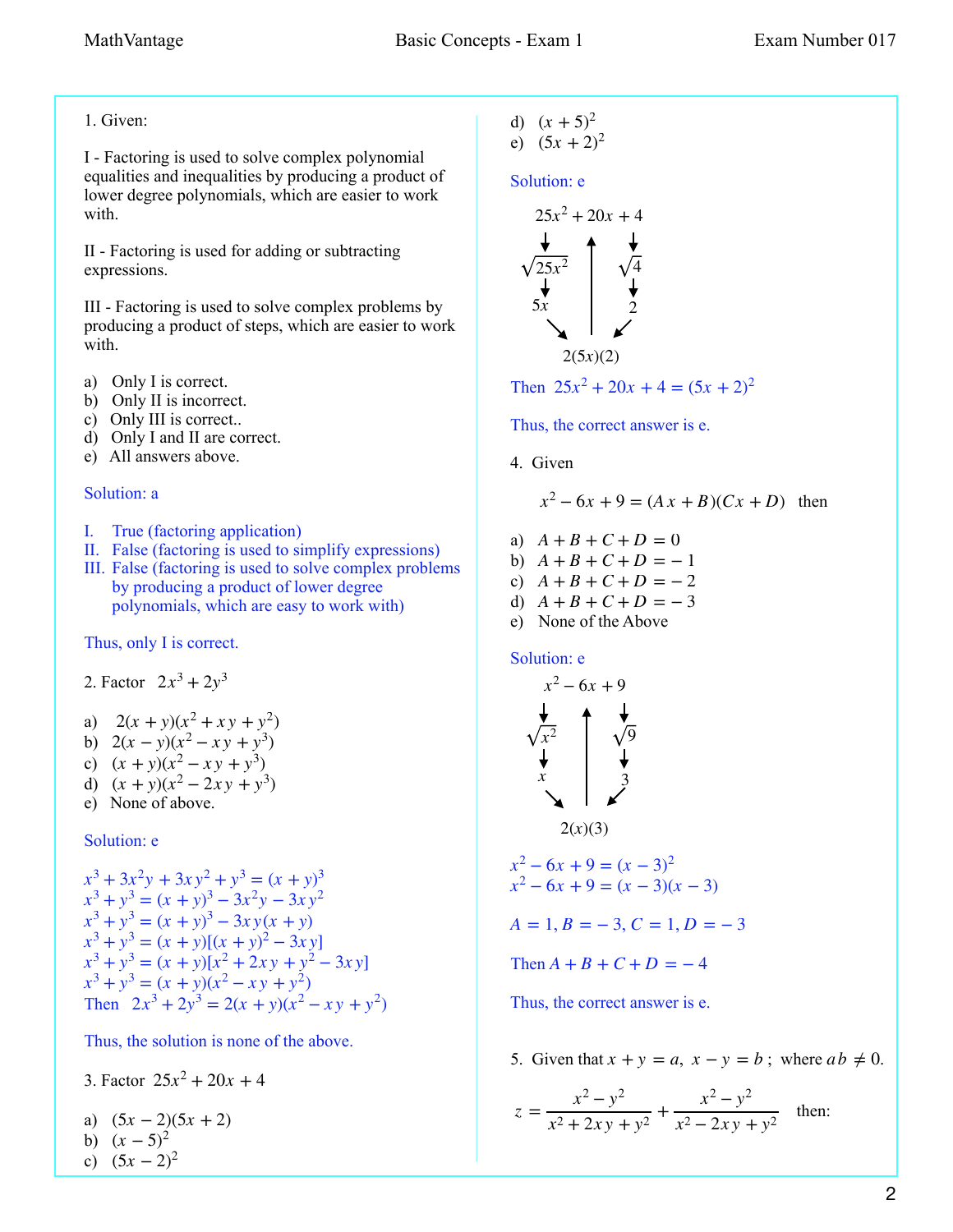a) 
$$
z = \frac{a}{b} - \frac{b}{a}
$$
 b)  $z = \frac{b}{a} - \frac{a}{b}$  c)  $z = \frac{a^2 + b^2}{ab}$   
d)  $z = \frac{a^2b^2}{a+b}$  e)  $z = \frac{a^2b^2}{a-b}$ 

Solution: c

$$
z = \frac{x^2 - y^2}{x^2 + 2xy + y^2} + \frac{x^2 - y^2}{x^2 - 2xy + y^2}
$$
  
\n
$$
z = \frac{(x + y)(x - y)}{(x + y)^2} + \frac{(x + y)(x - y)}{(x - y)^2}
$$
  
\n
$$
z = \frac{x - y}{x + y} + \frac{x + y}{x - y} \implies z = \frac{b}{a} + \frac{a}{b}
$$
  
\n
$$
z = \frac{b^2 + a^2}{ab}
$$

Thus, the correct answer is c.

6. Factor  $a^2 - 2ab + b^2 - c^2$ a)  $(a - b + c)(a - b - c)$ b)  $(a + b + c)(a - b - c)$ c)  $(a - b + c)(a - b + c)$ d)  $(a + b + c)(-a - b - c)$ e) None of the above

Solution: a

 $a^2 - 2ab + b^2 - c^2$  $(a - b)^2 - c^2$  $(a - b + c)(a - b - c)$ 

Thus, the correct answer is a.

7. Simplify 
$$
\frac{x^2 - 9}{x^2 + 6x + 9}
$$
  
a)  $\frac{x + 3}{x - 3}$  b)  $\frac{x - 3}{x + 3}$  c)  $\frac{x + 3}{x - 2}$  d)  $\frac{x - 3}{x + 2}$  e) 1

Solution: b

$$
\frac{x^2 - 9}{x^2 + 6x + 9} = \frac{(x + 3)(x - 3)}{(x + 3)^2}
$$

$$
\frac{x^2 - 9}{x^2 + 6x + 9} = \frac{x - 3}{x + 3}
$$
  
\nThus, the correct answer is b.  
\n8. Simplify  $\frac{2^{-4}2^2}{2^{-3}2}$   
\na) 1 b) 2 c) 3 d) 4 e) 8  
\nSolution: a  
\n(1)  $b^m b^n = b^{m+n}$ ;  $b > 0$   
\n(2)  $\frac{b^m}{b^n} = b^{m-n}$ ;  $b > 0$   
\n(3)  $b^0 = 1$ ;  $b \in IR$  (by definition)  
\n $\frac{2^{-4}2^2}{2^{-3}2} = \frac{2^{-4+2}}{2^{-3+1}} = \frac{2^{-2}}{2^{-2}} = 2^{-2-(-2)} = 2^0 = 1$ 

Thus, the correct answer is a.

9. The yobibyte is a multiple of the unit [byte](https://en.wikipedia.org/wiki/Byte) for digital information. If one yobibyte is  $2^{80}$  bytes then:

I. One yobibyte is  $(2^{79} + 2^{79})$  bytes.

II. One yobibyte is  $\frac{2^{80}}{2} + 2^{79}$  bytes. 2  $+2^{79}$ 

III. Half of one yobibyte is  $2^{79}$  bytes.

IV. Half of one yobibyte is  $(2^{80} – 2^{79})$  bytes.

- a) Only II and III are true.
- b) I, II, and III are true.
- c) I, II, and IV are true.
- d) I, II, III, and IV are true.
- e) I, II, III, and IV are false.

#### Solution: d

$$
(1) b^m b^n = b^{m+n} \; ; \; b > 0
$$

(2) 
$$
\frac{b^m}{b^n} = b^{m-n} \; ; \; b > 0
$$

I. True

$$
2^{79} + 2^{79} = 2(2^{79}) = 2^{1+79} = 2^{80} = 1
$$
 yobibyte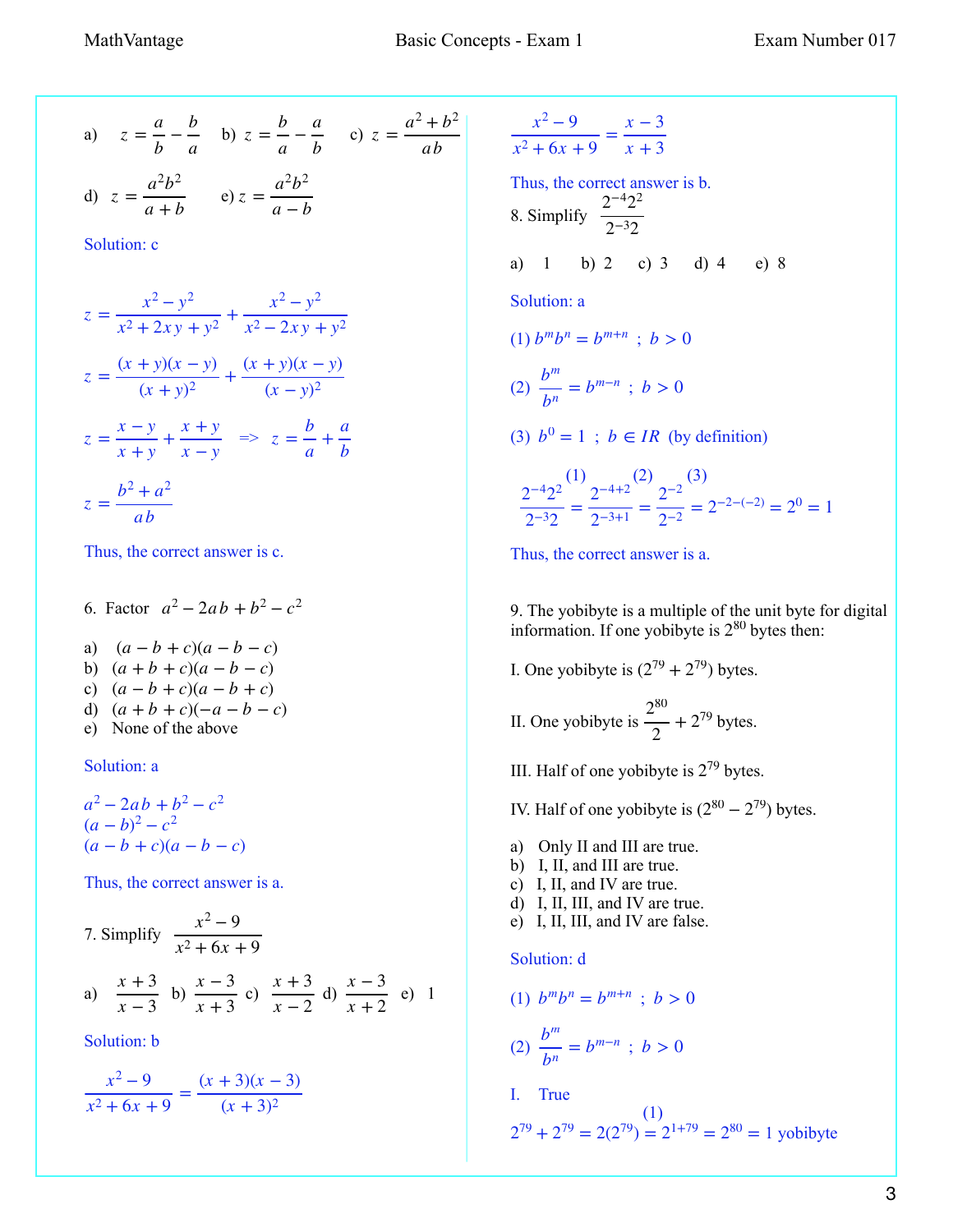II. True

 (2)  $\frac{2^{80}}{2} + 2^{79} = 2^{80-1} + 2^{79} = 2^{79} + 2^{79} = 1$  yobibyte 2  $+ 2^{79} = 2^{80-1} + 2^{79} = 2^{79} + 2^{79} =$ 

III. True

$$
\frac{2^{80}}{2}^{(2)} = 2^{80-1} = 2^{79}
$$

IV. True

$$
2^{80} - 2^{79} = 1 - \frac{1}{2} = \frac{1}{2}
$$
 yobibyte

Thus, I, II, III, and IV are true.

10. Calculate  $(100^2 - 100^3)^0$ 

a) -100 b) 100 c) 
$$
10^3
$$
 d)  $\frac{10^2 - 9^2}{19}$  e) -1

Solution: d

By definition,  $b^0 = 1$ ;  $b \in \mathbb{R}$ .

$$
(1002 - 1003)0 = 1 = \frac{19}{19} = \frac{100 - 81}{19} = \frac{102 - 92}{19}
$$

Thus, the correct answer is d.

11. Simplify  $x^2 - y^2 - 2x - 4y - 3$ a)  $(x + y + 1)(x - y - 3)$ b)  $(x + y + 1)(x - y + 3)$ c)  $(x + y - 1)(x - y - 3)$ d)  $(x + y - 1)(x - y + 3)$ e) None of above.

Solution: a

$$
x^{2}-2x = x^{2}-2x + 1 - 1 = (x - 1)^{2} - 1
$$
  

$$
-y^{2}-4y = -(y^{2} + 4y) = -(y^{2} + 4y + 4 - 4) = -(y + 2)^{2} + 4y + 4 - 4
$$

Then  

$$
x^2 - y^2 - 2x - 4y - 3 = x^2 - 2x - y^2 - 4y - 3
$$

$$
= (x - 1)^2 - 1 - (y + 2) + 4 - 3
$$

 $=(x-1)^2-(y+2)^2$  $=(x-1+y+2)(x-1-y-2)$  $=(x + y + 1)(x - y - 3)$ 

Thus, the correct answer is a.

12. Simplify 
$$
\frac{3(2^{n+1}) + 2(2^n)}{2^{n+3} - 2^n}
$$
  
\na)  $2^n$  b)  $\frac{8}{7}$  c)  $2^{-n}$  d)  $5 \times 2^{n-1}$  e)  $5 \times 2^{n+1}$   
\nSolution: b  
\n(1)  $b^m b^n = b^{m+n}$ ;  $b > 0$   
\n
$$
\frac{3(2^{n+1}) + 2(2^n)}{2^{n+3} - 2^n} = \frac{3 \cdot 2 \cdot 2^n + 2 \cdot 2^n}{2^3 \cdot 2^n - 2^n} = \frac{2^n (6+2)}{2^n (8-1)} = \frac{8}{7}
$$

Thus, the correct answer is b.

$$
(x^3)
$$
  
(x<sup>3</sup>)  
13. Calculate (x<sup>3</sup>) = -1. One possible solution is:

a)  $-3$  b)  $0-2$  c)  $0$  d)  $-1$  e) There is no solution.

Solution: d

$$
(x3)
$$
  
\n
$$
(x3)
$$
  
\n
$$
(x3)
$$
  
\n
$$
(x3)
$$
  
\n
$$
(x3)
$$
  
\n
$$
(x3)
$$
  
\n
$$
(x3)
$$
  
\n
$$
(x3)
$$
  
\n
$$
= -1
$$
  
\n
$$
(x3)-1 = -1
$$
  
\n
$$
x-3 = -1
$$
  
\n
$$
(\frac{1}{x})3 = -1
$$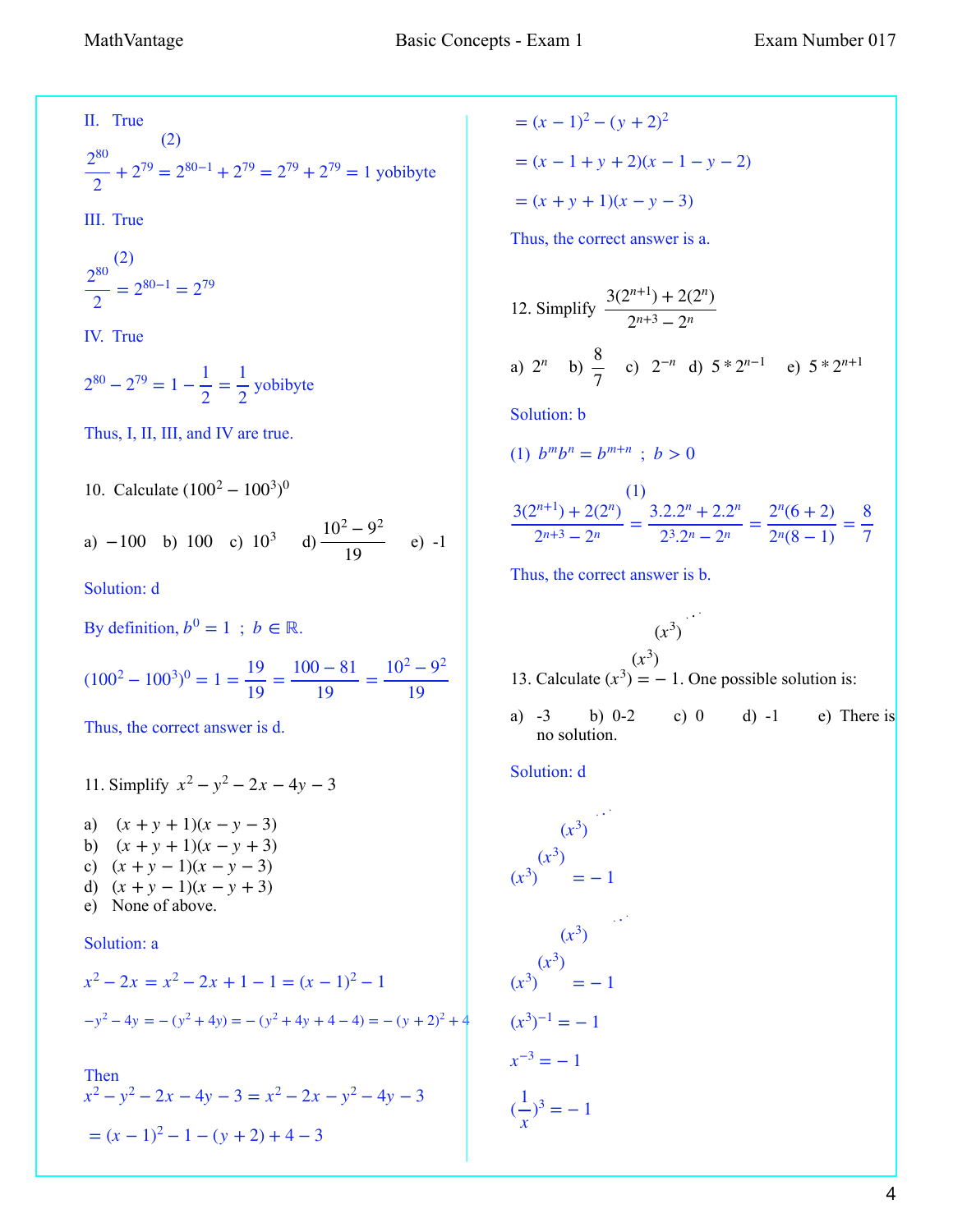$\frac{1}{x} = \sqrt[3]{-1}$ 1  $\frac{1}{x} = -1$  $x = -1$ 

Thus, the correct answer is d.

14. Calculate 
$$
\frac{\sqrt{0} - \sqrt{1}}{\sqrt{81}}
$$
  
a)  $\frac{1}{4}$  b)  $-\frac{1}{4}$  c)  $-\frac{1}{9}$  d)  $\frac{1}{9}$  e) 9

Solution: c

$$
\frac{\sqrt{0} - \sqrt{1}}{\sqrt{81}} = \frac{0 - 1}{9} = -\frac{1}{9}
$$

Thus, the correct answer is c.

15. Calculate  $\sqrt[3]{-27}$ 

a)  $-\frac{1}{2}$  b) -3 c) 3 d)  $\frac{1}{2}$  e) There is no solution.  $\frac{1}{3}$  b) -3 c) 3 1 3

Solution: b

$$
\sqrt[3]{-27} = \sqrt[3]{(-3)(-3)(-3)} = \sqrt[3]{(-3)^3} = -3
$$

Thus, the correct answer is b.

16. Simplify  $\sqrt{80}$ a) 2 $\sqrt{5}$  b) 3 $\sqrt{5}$  c) 4 $\sqrt{5}$  d) 5 $\sqrt{5}$  e) 6 $\sqrt{5}$ Solution: c

(1) 
$$
\sqrt[n]{b^n} = b ; n \ge 0
$$
  
(2) 
$$
\sqrt[n]{ab} = \sqrt[n]{a} . \sqrt[n]{b}
$$

$$
\sqrt{80} = \sqrt{2^2 2^2 5} = 2(2)\sqrt{5} = 4\sqrt{5}
$$

Thus, the correct answer is c.

17. Calculate 
$$
\sqrt{a^2 \sqrt{a^3}}
$$
; Where  $a \ge 0$ .

a) 
$$
a\sqrt[2]{a}
$$
 b)  $\sqrt[2]{a^5}$  c)  $a^{\frac{7}{4}}$  d)  $\frac{1}{a^{-\frac{5}{4}}}$  e) All are correct.

Solution: c

(1) 
$$
a\sqrt[n]{b} = \sqrt[n]{a^{n} \cdot b}
$$
;  $n \ge 0$   
\n(2)  $\sqrt[m]{\sqrt[n]{b}} = \sqrt[m^{n} \cdot \sqrt[n]{b}$ ;  $m \ge 0, n \ge 0$   
\n(3)  $\sqrt[n]{b^{m}} = b^{\frac{m}{n}}$ ;  $m \ge 0, n \ge 0$ 

$$
\sqrt{a^2 \sqrt{a^3}} = \sqrt{\sqrt{a^4 \cdot a^3}} = \sqrt[4]{a^7} = a^{\frac{7}{4}}
$$

Thus, the correct answer is c.

18. Factoring: 
$$
-x^2 - (a - b)x + ab
$$
  
\na)  $-(x + a)(x + b)$   
\nb)  $(a - x)(x - b)$   
\nc)  $(a - x)(x - b)$   
\nd)  $(a + x)(x - b)$   
\ne) none of the above.

Solution: c

$$
-x2 - (a - b)x + ab = -[x2 + (a - b)x - ab]
$$
  
= -[x<sup>2</sup> + ax - bx - ab]  
= -[x(x + a) - b(x + a)]  
= - (x + a)(x - b)  
= (a - x)(x - b)

Thus, the correct answer is c.

19. Calculate 
$$
\sqrt{\frac{36}{81}}
$$
  
a)  $\frac{5}{4}$  b)  $\frac{6}{3}$  c) 1 d)  $\frac{2}{3}$  e) None of the above.

Solution: d

$$
(1) \sqrt[n]{\frac{a}{b}} = \frac{\sqrt[n]{a}}{\sqrt[n]{b}} \; ; \; n \ge 0
$$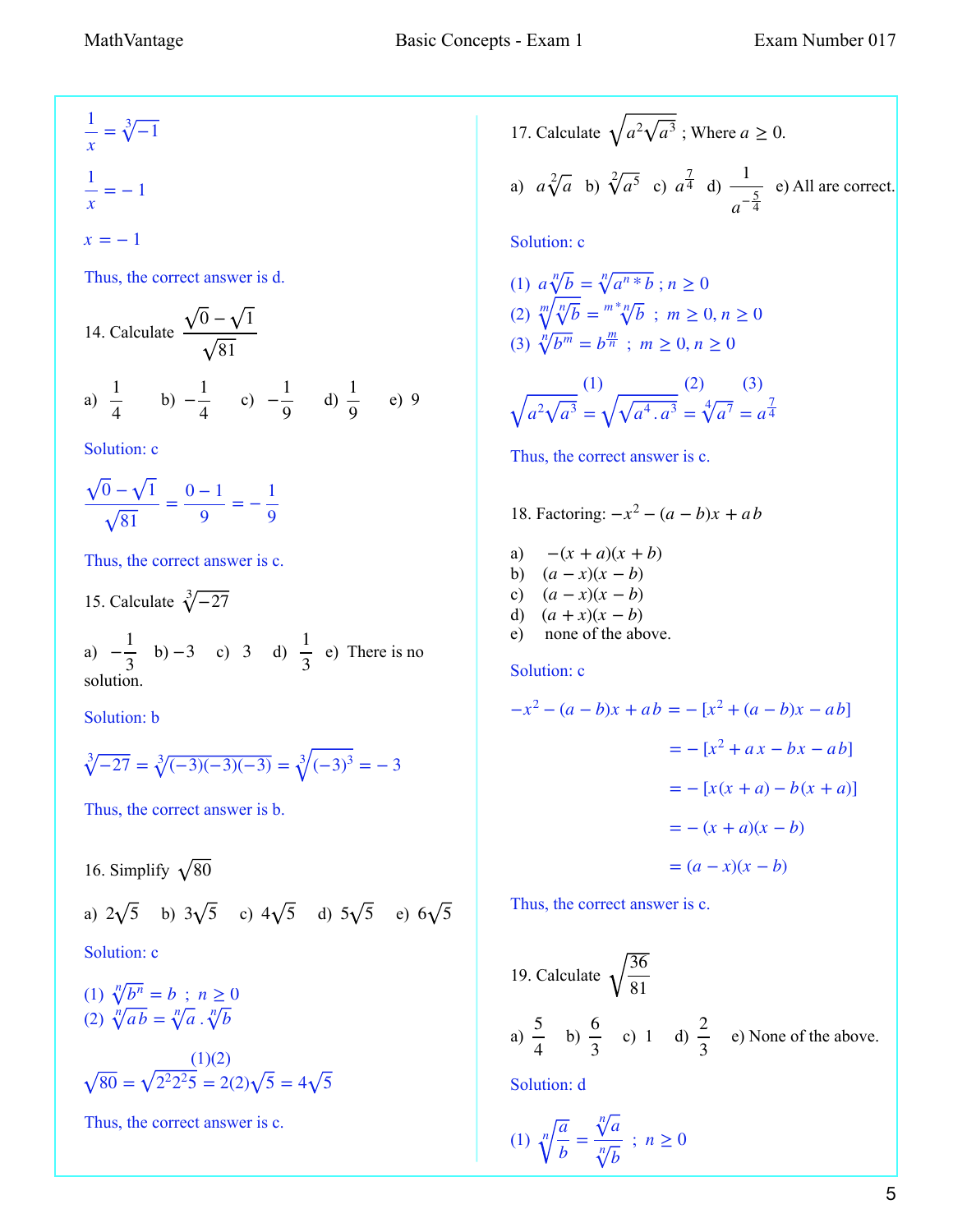$$
\sqrt{\frac{36}{81}} = \frac{\sqrt{36}}{\sqrt{81}} = \frac{6}{9} = \frac{2}{3}
$$

Thus, the correct answer is d.

20. Rationalize 
$$
\frac{-2}{1 + \sqrt{3}}
$$
  
a)  $1 + \sqrt{3}$  b)  $1 - \sqrt{3}$  c)  $2 + \sqrt{3}$  d)  $2 - \sqrt{3}$  e) 1

Solution: b

$$
\frac{-2}{1+\sqrt{3}} = \frac{-2(1-\sqrt{3})}{(1+\sqrt{3})(1-\sqrt{3})} = \frac{-2(1-\sqrt{3})}{1-3} = 1-\sqrt{3}
$$

Thus, the correct answer is b.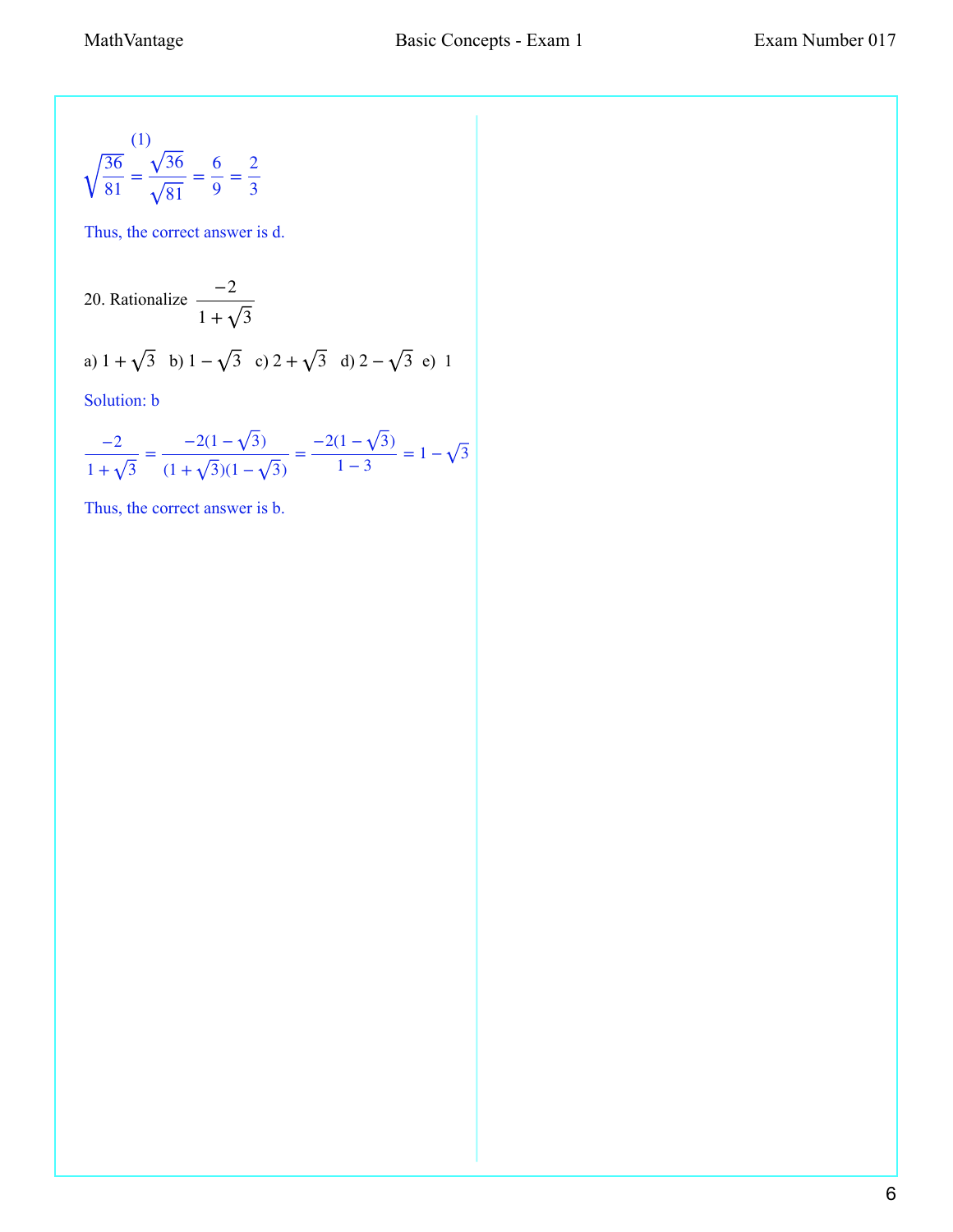MathVantage Basic Concepts - Exam 1 Exam Number 017

| Name:                     | Age:                                                                        | Id:                             | Course:                    |   |   |
|---------------------------|-----------------------------------------------------------------------------|---------------------------------|----------------------------|---|---|
| Multiple-Choice Answers   | Extra Questions                                                             | Consulting                      |                            |   |   |
| Question:                 | A                                                                           | B                               | C                          | D | E |
| 1                         | Solution:                                                                   | $x-2$                           |                            |   |   |
| 2                         | Solution:                                                                   | $x-2$                           |                            |   |   |
| 4                         | $(x^2-4)(x^2-2x+4)$                                                         | $(x^2-4)(x^2-2x+4)$             | $= x-2$                    |   |   |
| 5                         | $(x^2-4)(x^2-2x+4)$                                                         | $= (x+2)(x-2)(x^2-2x+4)$        | $= x-2$                    |   |   |
| 6                         | 22. Simplify $\frac{x^2-4x+3}{x-1}$                                         | $\frac{x^2-4x+3}{x-1}$          | $\frac{x^2-x-3x+3}{(x-1)}$ |   |   |
| 13                        | $\frac{x}{14}$                                                              | $= \frac{x(x-1)-3(x-1)}{(x-1)}$ |                            |   |   |
| 14                        | $= \frac{x(x-1)-3(x-1)}{(x-1)}$                                             | $= \frac{x(x-1)-3(x-1)}{(x-1)}$ |                            |   |   |
| 15                        | $= \frac{(x-1)(x-3)}{(x-1)} = x-3$                                          |                                 |                            |   |   |
| 16                        | Solution:                                                                   | $\sqrt[3]{a^5}$                 |                            |   |   |
| 19                        | 23. Calculate $\sqrt[3]{a\sqrt[3]{a^2}}$                                    |                                 |                            |   |   |
| 10                        | $\sqrt[3]{b} = \sqrt[3]{a\sqrt[3]{a^2}} = \sqrt[3]{b}$ ; $m \ge 0, n \ge 0$ |                                 |                            |   |   |
| Let this section in blank |                                                                             |                                 |                            |   |   |